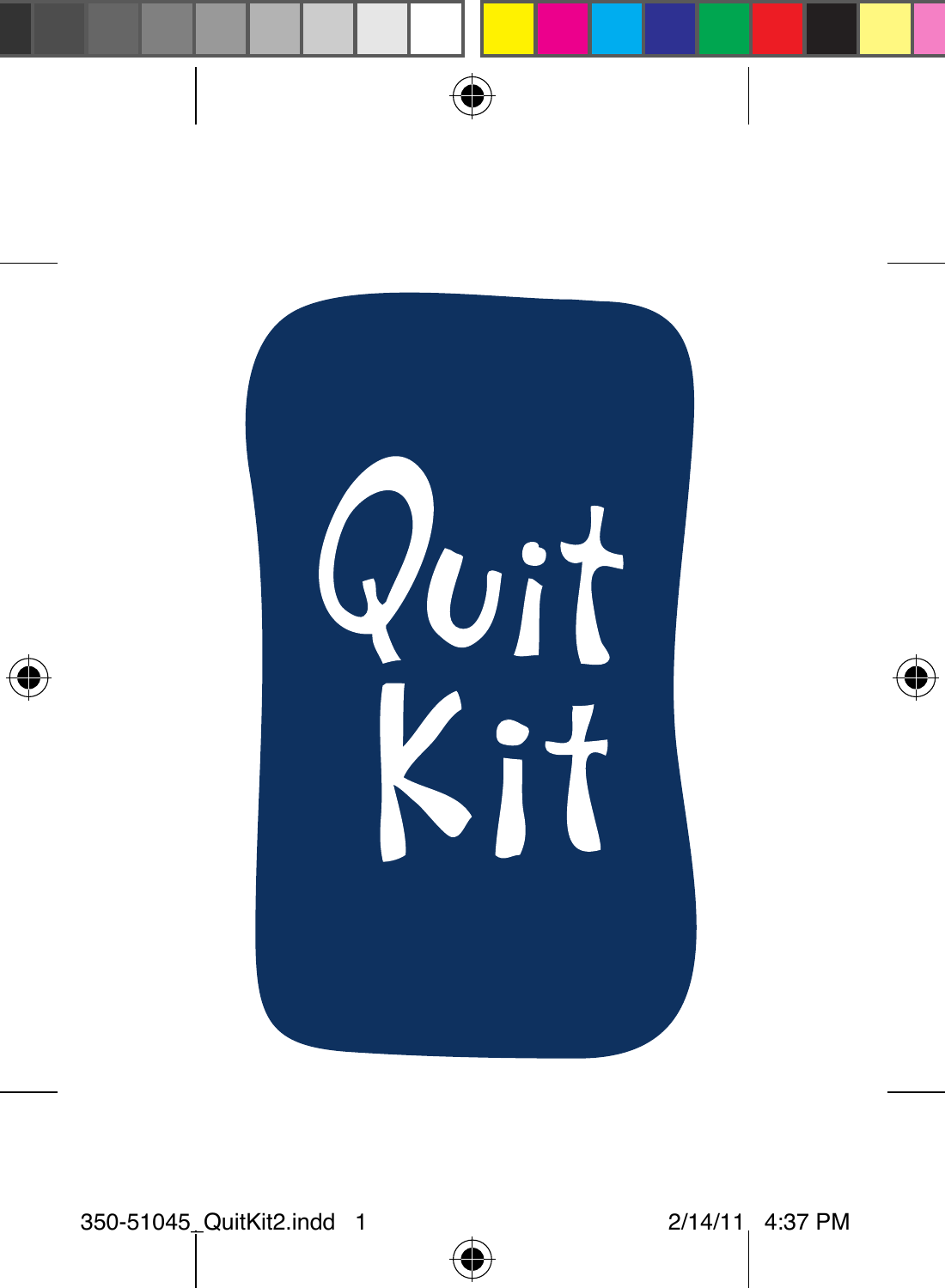Fact: 50% of teens who smoke want 70 to quit.

If you're one of them, this book can help you through it. The following 7 steps have been recommended by teens who have successfully quit smoking.

>>

**1** Write down your reasons for quitting.

#### **2**

Set a quit date.

#### **3**

Identify your triggers and strategies.

#### **4**

Keep track of WHEN and WHY you smoke.

**5**

Know how to handle withdrawal symptoms.

**6**

Take action.



Stay smoke-free.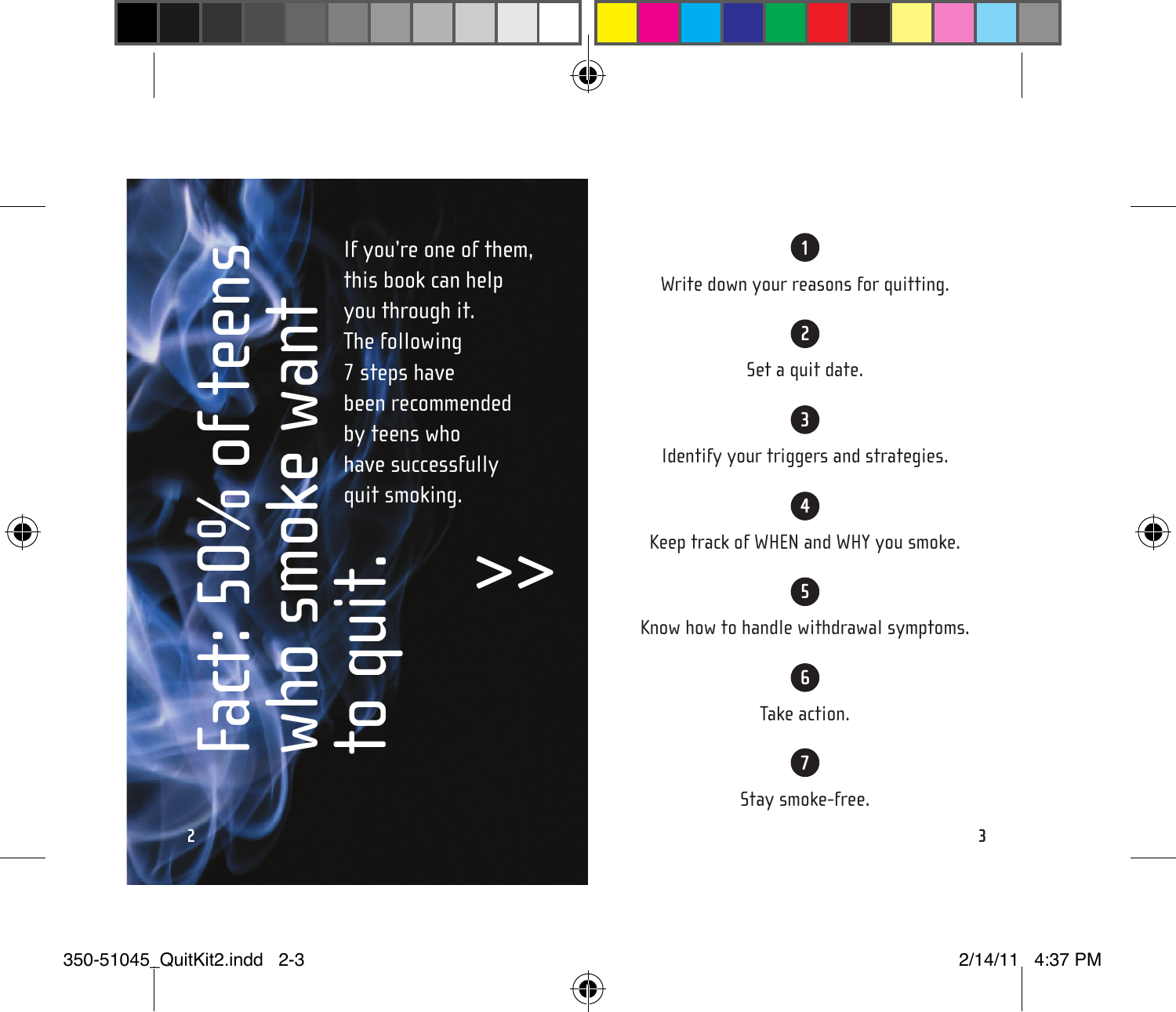**Why I want to quit** 

# Write down your reasons for quitting.

1

There are many reasons to stop smoking…the most important ones are those that have meaning for you.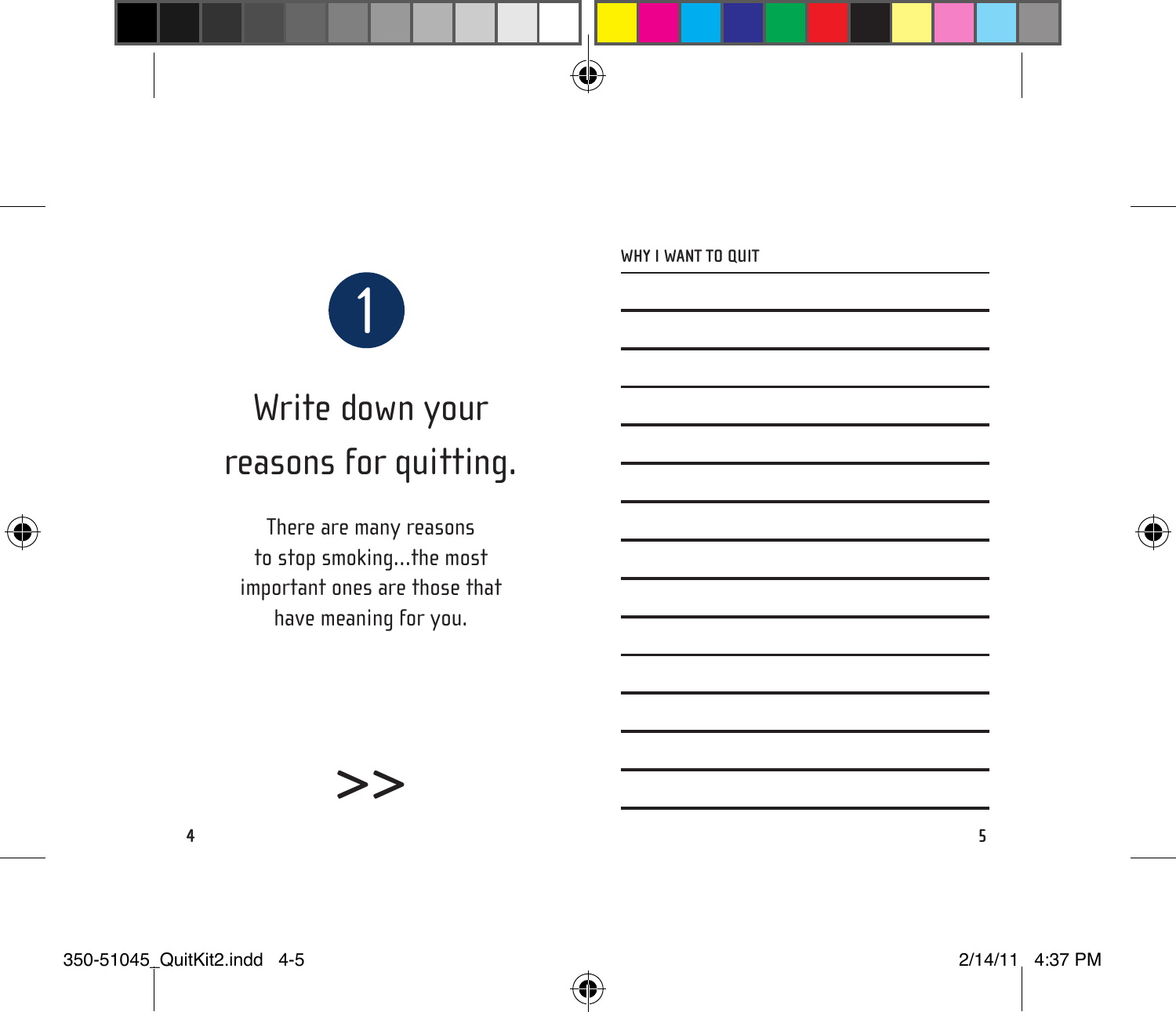

### Set a quit date.

This quit date should be within the next two weeks. Decide how you will quit — cold turkey or cutting back — and any other strategy that you will use. (See your large booklet.)

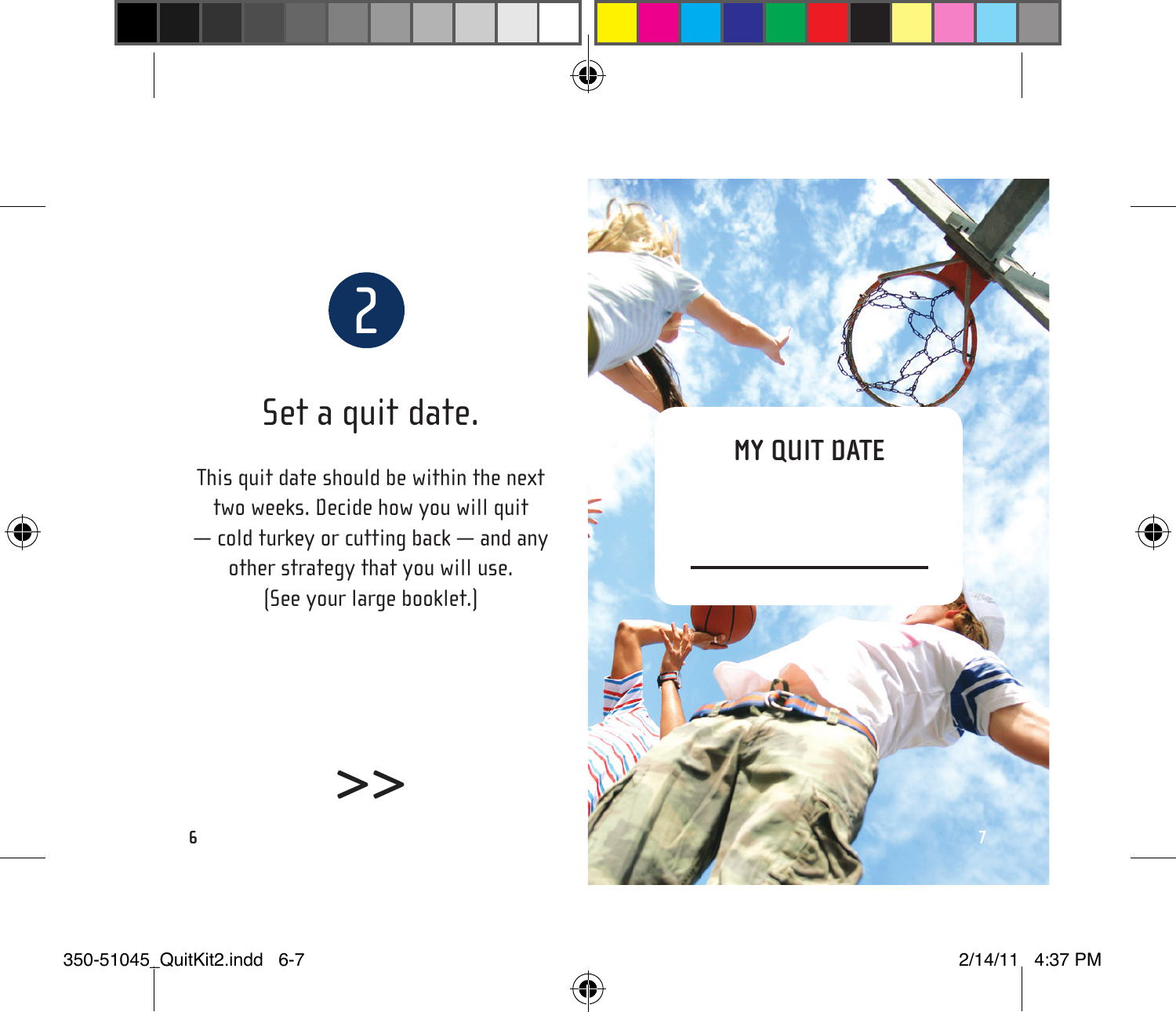3

# Identify your triggers and strategies.

When do you typically smoke or have an urge to smoke? Who are you with? What mood are you in? These are your triggers for smoking. For each trigger you identify, what might you do instead of smoking?



| <b>TRIGGERS</b> | WHAT I WILL DO INSTEAD |
|-----------------|------------------------|
|                 |                        |
|                 |                        |
|                 |                        |
|                 |                        |
|                 |                        |
|                 |                        |
|                 |                        |
|                 |                        |
|                 |                        |
|                 |                        |
|                 |                        |
|                 |                        |
|                 |                        |
|                 |                        |
|                 |                        |
|                 |                        |

 $\mathbf{r}$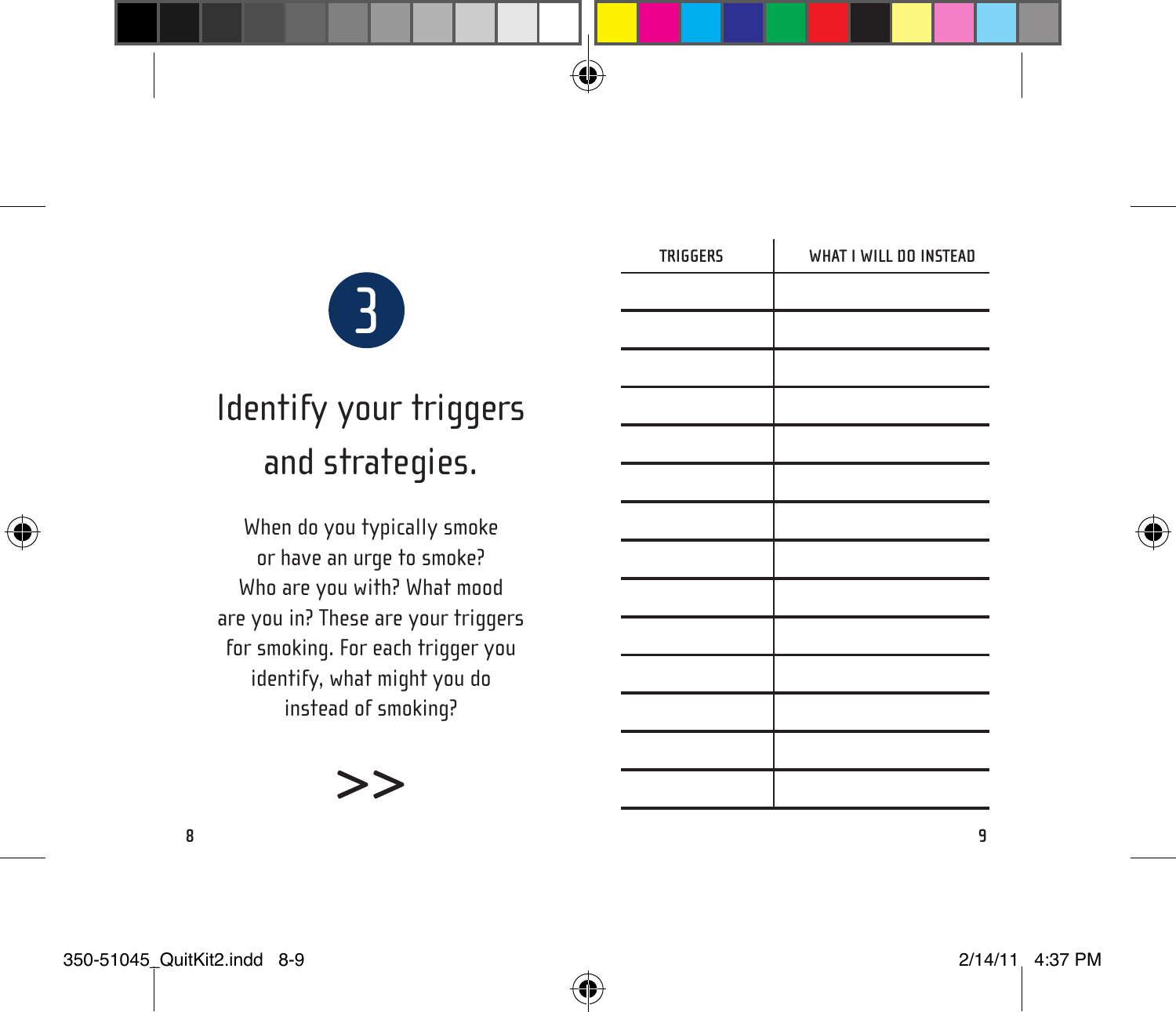

# Keep track of WHEN and WHY you smoke.

Find out your triggers for smoking by keeping track of when and with whom you smoke. When you are about to take a cigarette, but before you actually put it in your mouth and light up, fill in this chart:

>>

| WHAT YOU WERE DOING   WHO YOU WERE WITH   YOUR MOOD |  |  |  |  |  |
|-----------------------------------------------------|--|--|--|--|--|
| TIME                                                |  |  |  |  |  |
| DATE                                                |  |  |  |  |  |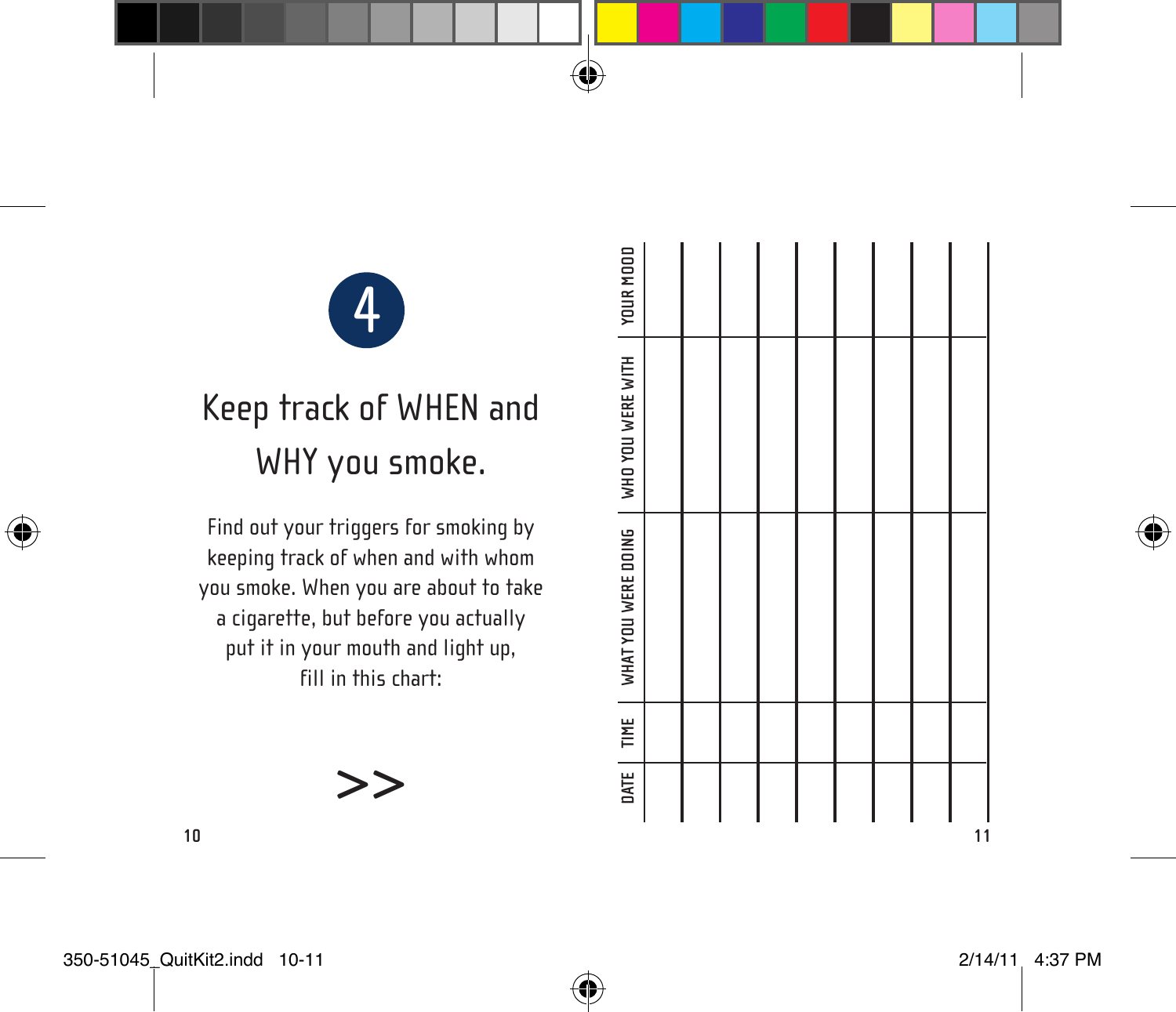| <b>YOUR MOOD</b>         |    |  |  |  |  |  |  |  |  |  | <b>YOUR MOOD</b>    |  |  |  |  |  |
|--------------------------|----|--|--|--|--|--|--|--|--|--|---------------------|--|--|--|--|--|
| WHO YOU WERE WITH        |    |  |  |  |  |  |  |  |  |  | WHO YOU WERE WITH   |  |  |  |  |  |
| -<br>WHAT YOU WERE DOING |    |  |  |  |  |  |  |  |  |  | WHAT YOU WERE DOING |  |  |  |  |  |
| TIME                     |    |  |  |  |  |  |  |  |  |  | TIME                |  |  |  |  |  |
| DATE                     |    |  |  |  |  |  |  |  |  |  | <b>DATE</b>         |  |  |  |  |  |
| 12                       | 13 |  |  |  |  |  |  |  |  |  |                     |  |  |  |  |  |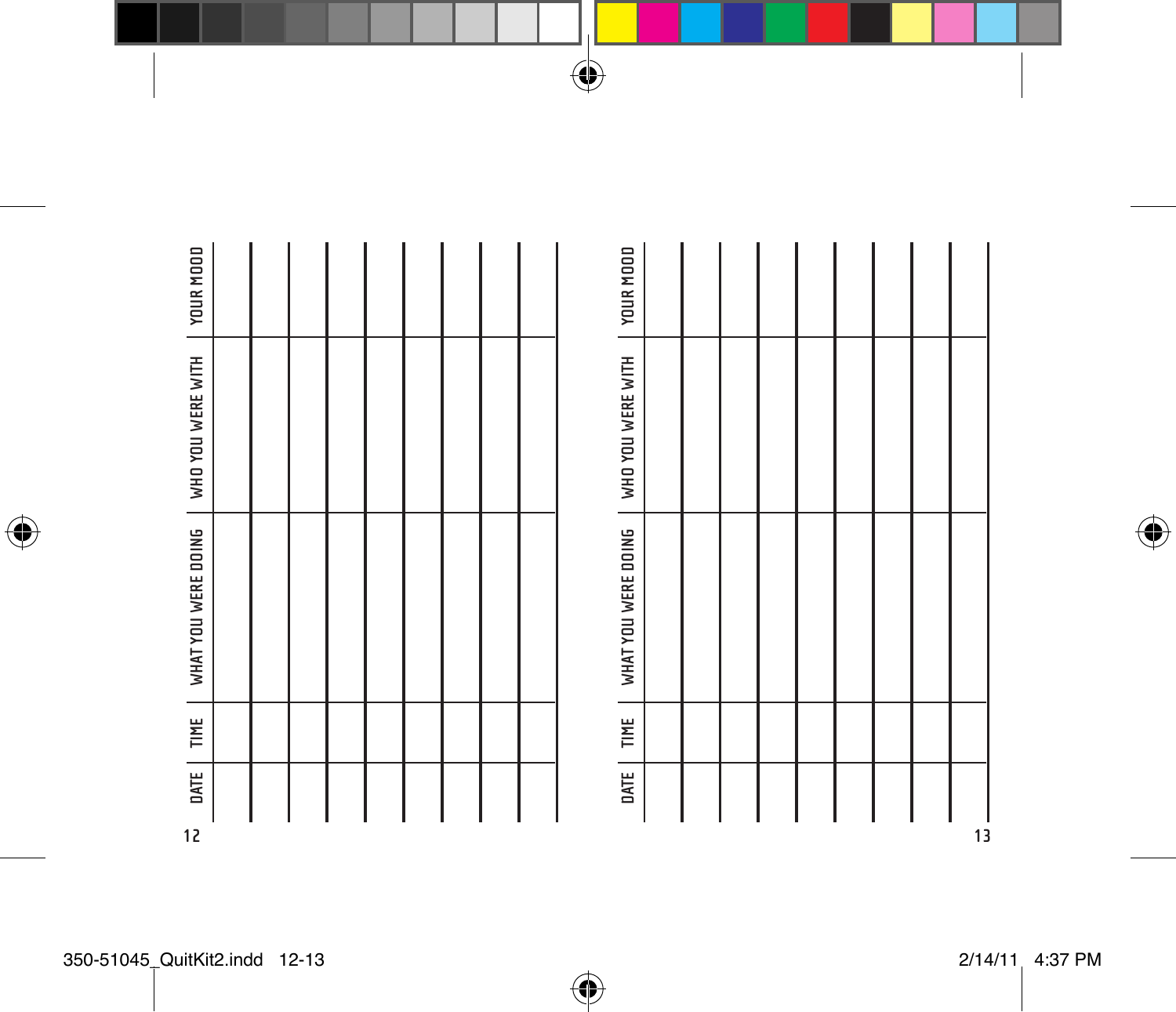

### Know how to handle withdrawal symptoms.

Withdrawal symptoms are signs that your body is recovering. The first few days may be hard. Your large booklet has ideas on how to handle withdrawal symptoms.

>>

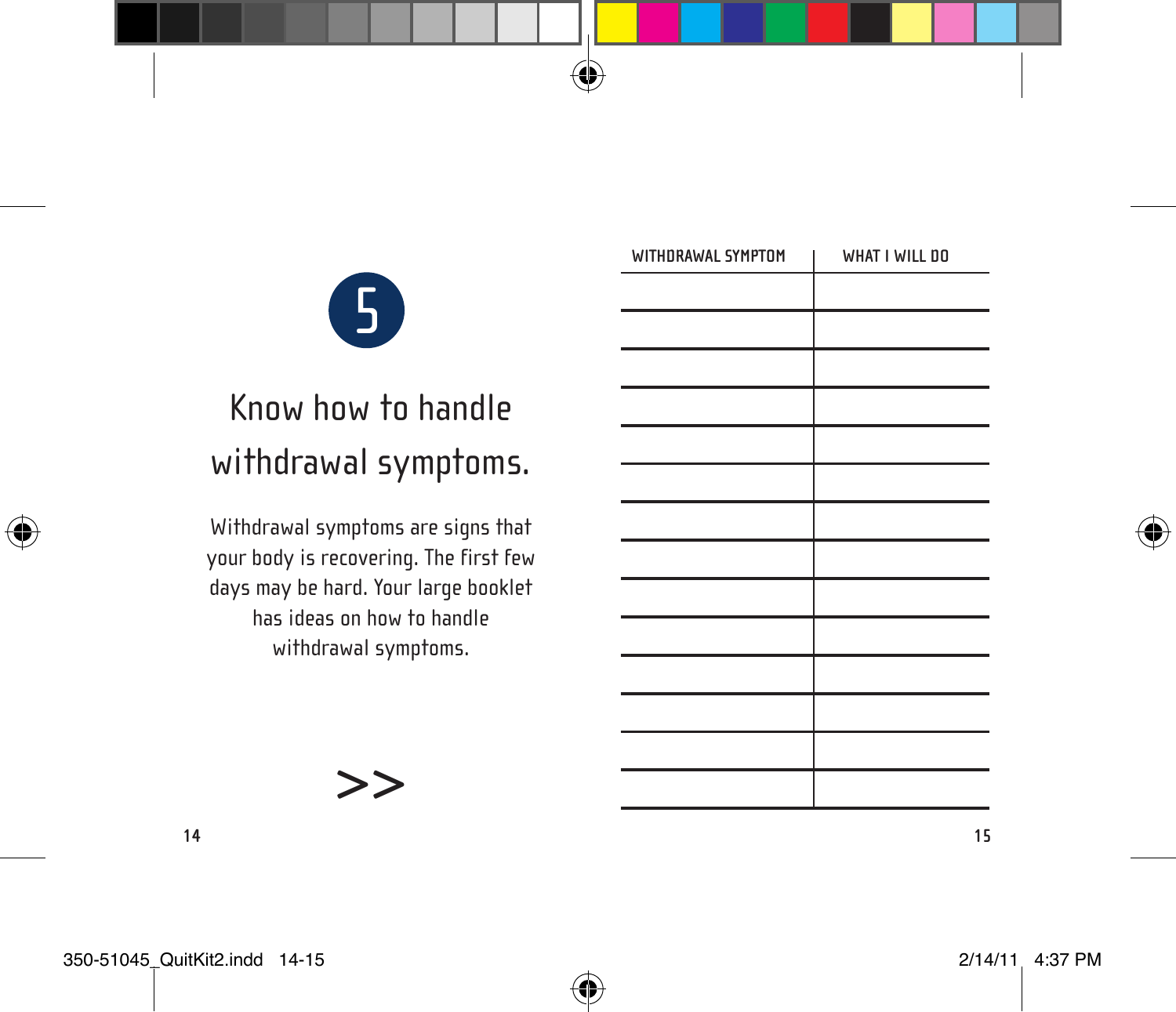

#### Take action.

Tell your friends and ask for their understanding and support. Throw away any cigarettes you have, and get rid of any other tobacco materials. Remember, total abstinence is essential even one puff can set you back.

>>



### Stay smoke-free.

Congratulations! Now that you've quit smoking, think of what could get in your way of staying a nonsmoker. Use the following page to write down how you will handle these challenges.

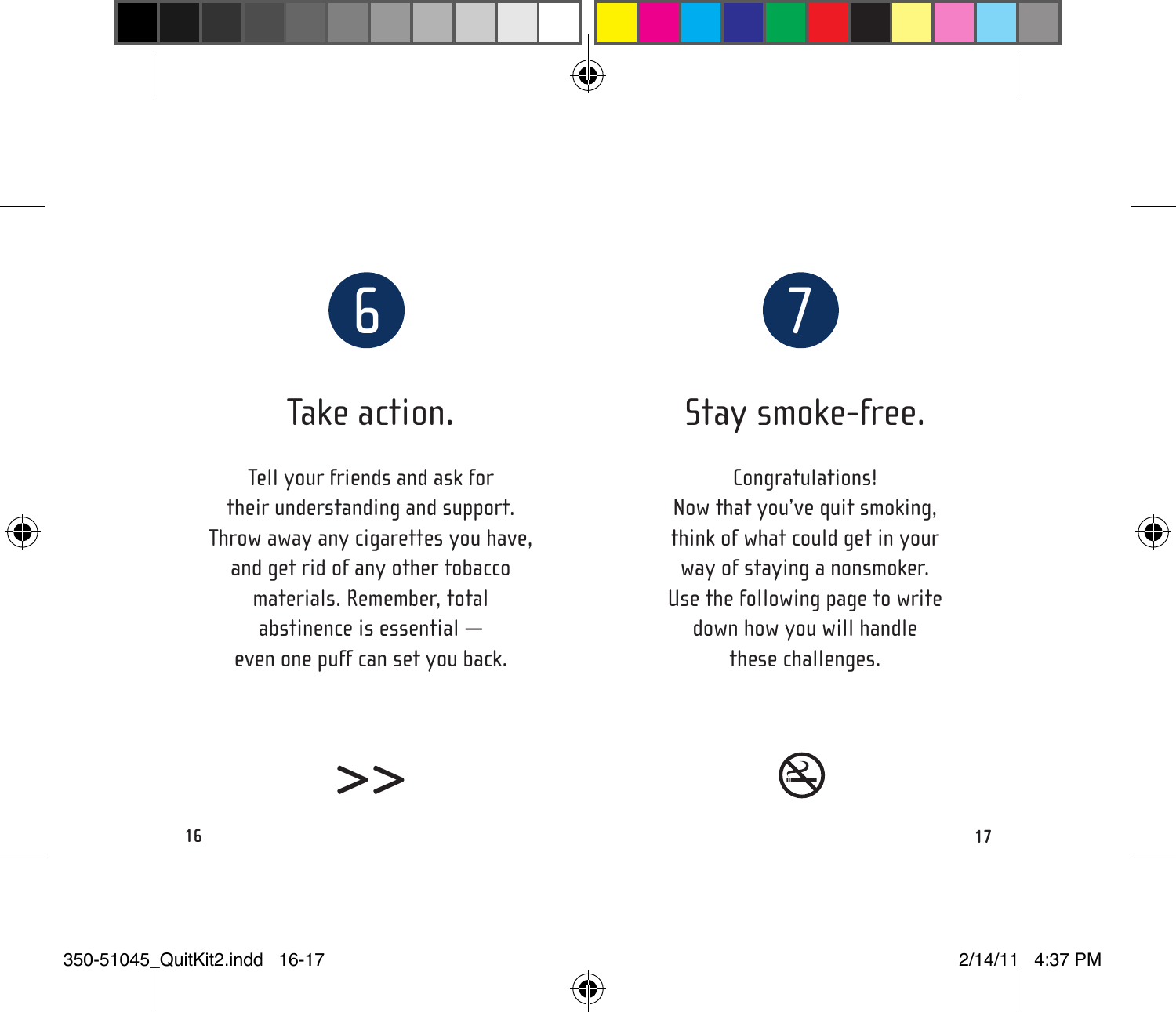**NOTES**

# you've taken control of your future. By quitting smoking Congratulations. D ര് œ <u>ion</u> --